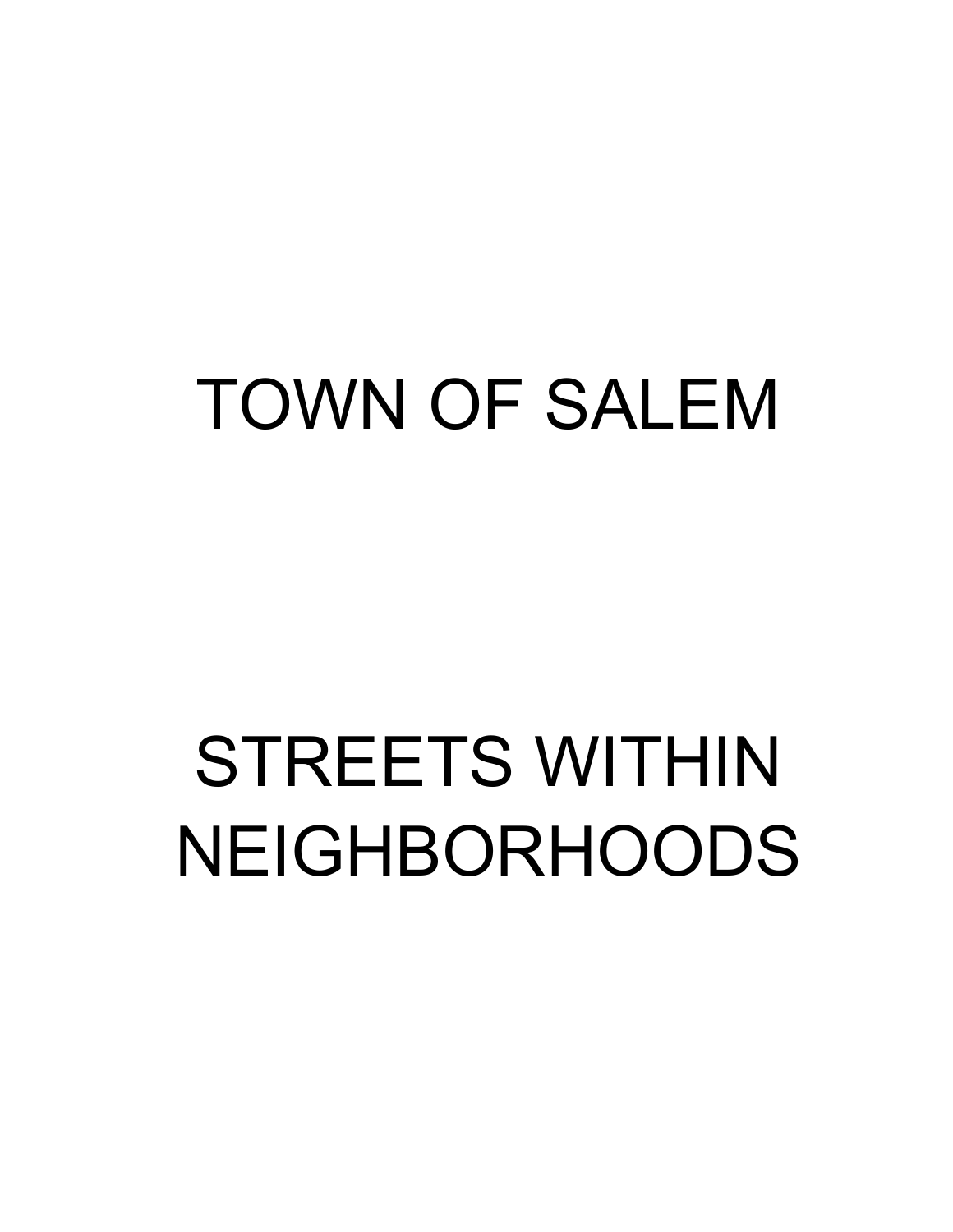| <u>Swis</u> | <b>Neighborhood</b> | <b>Street Name</b>   |
|-------------|---------------------|----------------------|
| 534800      | $\mathbf{1}$        | Academy St           |
| 534800      | $\mathbf{1}$        | Archibald St         |
| 534800      | $\mathbf{1}$        | <b>Blanchard St</b>  |
| 534800      | $\mathbf{1}$        | Blanchard St/e Off   |
| 534800      | $\mathbf{1}$        | <b>Blind Buck Rd</b> |
| 534800      | $\mathbf{1}$        | Brook Ln             |
| 534800      | $\mathbf{1}$        | Cary Ln              |
| 534800      | $\mathbf{1}$        | Cato St              |
| 534800      | $\mathbf{1}$        | County Route 30      |
| 534800      | $\mathbf{1}$        | County Route 64      |
| 534800      | $\mathbf{1}$        | East Broadway        |
| 534800      | $\mathbf{1}$        | East Broadway/n Off  |
| 534800      | $\mathbf{1}$        | East High St         |
| 534800      | $\mathbf{1}$        | Hamilton Ln          |
| 534800      | $\mathbf{1}$        | Main St              |
| 534800      | $\mathbf{1}$        | McDougal St          |
| 534800      | $\mathbf{1}$        | Mcdougal St/s Off    |
| 534800      | $\mathbf{1}$        | Nichol St            |
| 534800      | $\mathbf{1}$        | North Main St        |
| 534800      | $\mathbf{1}$        | North St             |
| 534800      | $\mathbf{1}$        | Park Pl              |
| 534800      | $\mathbf{1}$        | Quarry Rd            |
| 534800      | $\mathbf{1}$        | Quarry Rd/e Off      |
| 534800      | 1                   | Railroad St          |
| 534800      | 1                   | Riley Hill Rd        |
| 534800      | $\mathbf{1}$        | Riley Hill Rd/s Off  |
| 534800      | 1                   | South Main St        |
| 534800      | 1                   | South Main St Off    |
| 534800      | 1                   | South Main St Off N  |
| 534800      | $\mathbf{1}$        | Stanton Hill Rd      |
| 534800      | 1                   | Thomas St            |
| 534800      | 1                   | Vale St              |
| 534800      | 1                   | Vincent Ln           |
| 534800      | 1                   | Warren St            |
| 534800      | 1                   | West Broadway        |
| 534800      | $\mathbf{1}$        | West Broadway/s Off  |
| 534800      | 1                   | Williams St          |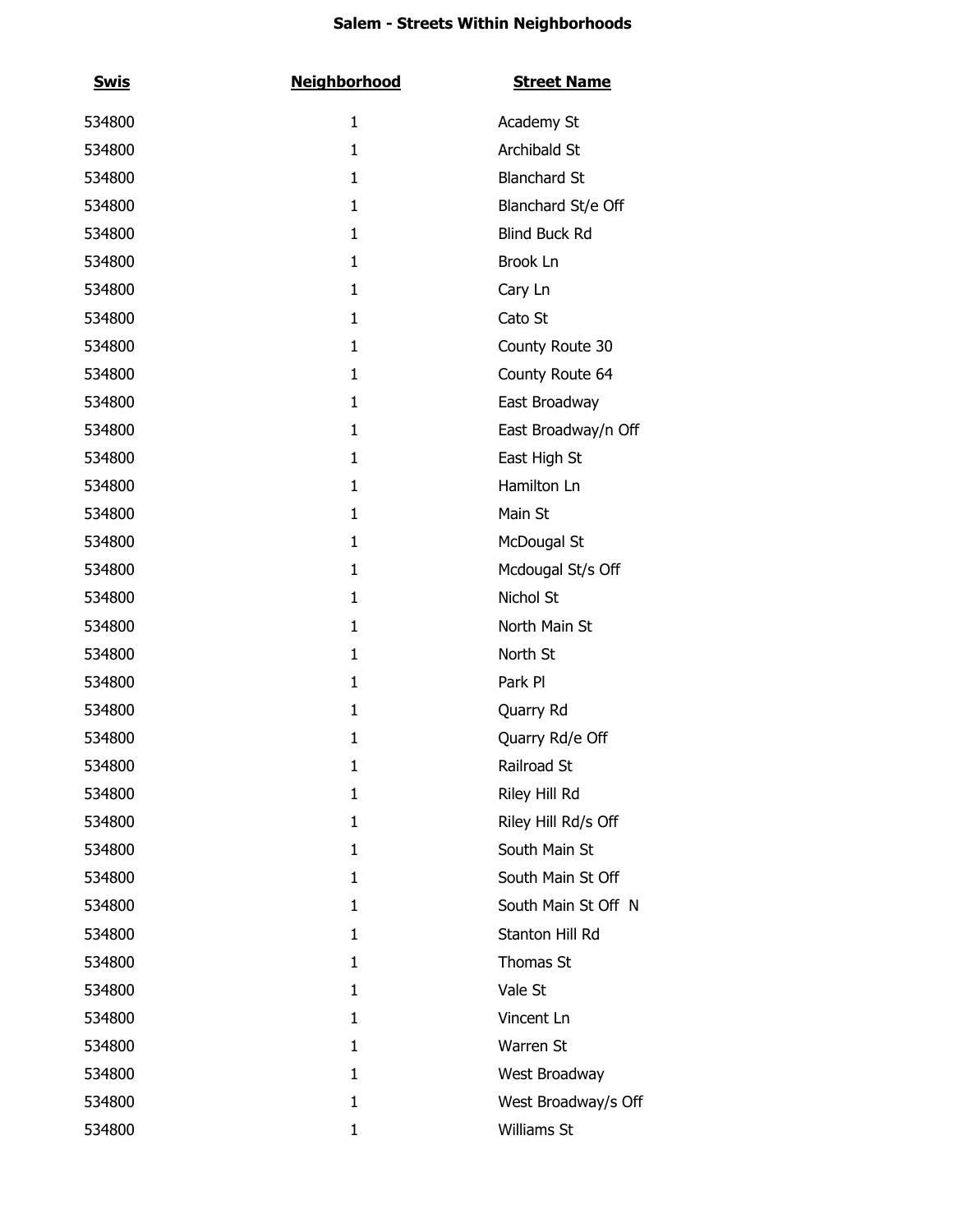**Swis Neighborhood Street Name**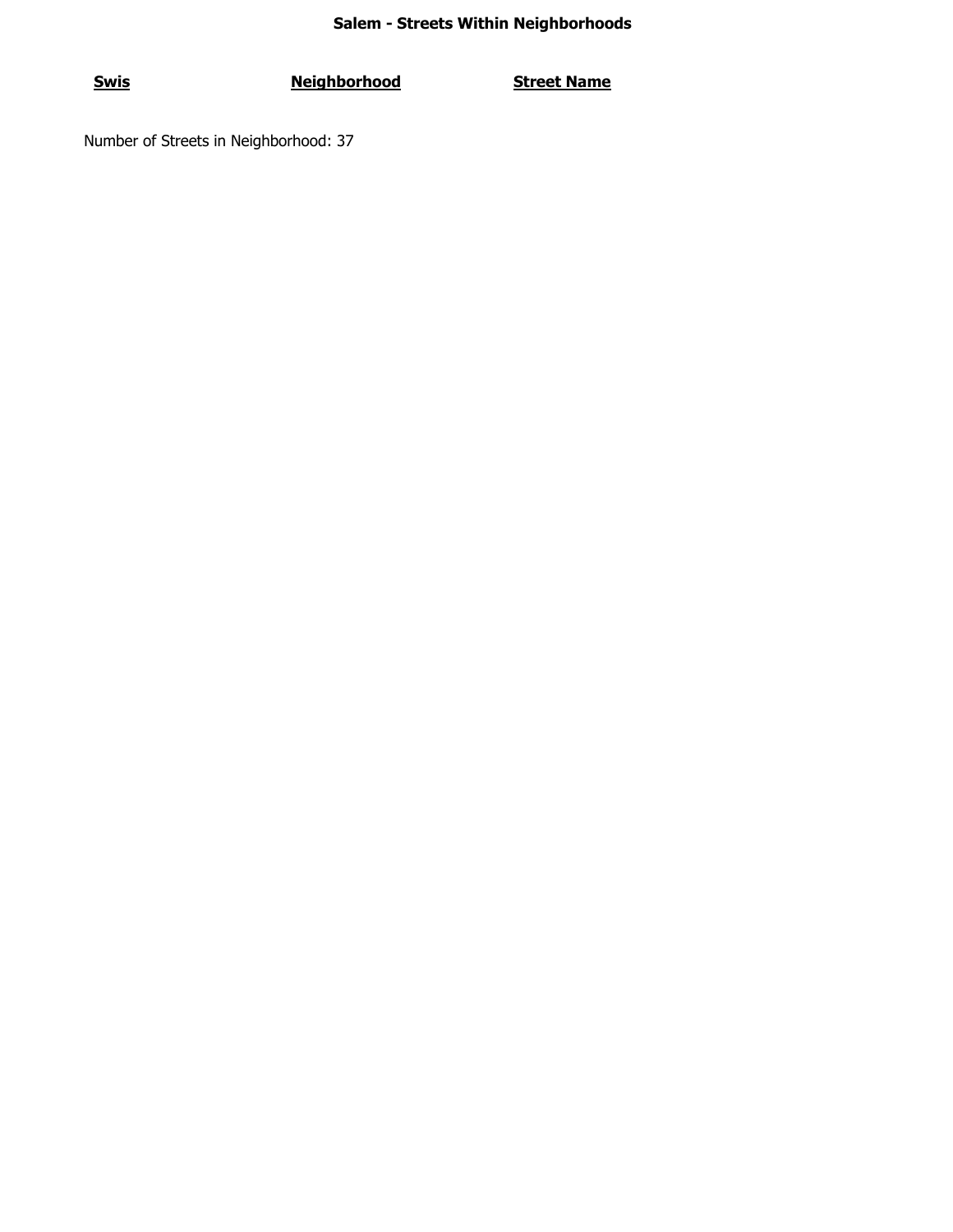| <u>Swis</u> | <b>Neighborhood</b> | <b>Street Name</b>     |
|-------------|---------------------|------------------------|
| 534800      | $\overline{2}$      | Appling Ln             |
| 534800      | $\overline{2}$      | Battenkill Ln          |
| 534800      | $\overline{2}$      | Beattie Hollow Rd      |
| 534800      | $\overline{2}$      | Binninger Rd           |
| 534800      | $\overline{2}$      | <b>Black Creek Rd</b>  |
| 534800      | $\overline{2}$      | Black Creek Rd/e Off   |
| 534800      | $\overline{2}$      | <b>Blind Buck Rd</b>   |
| 534800      | $\overline{2}$      | Blind Buck Way         |
| 534800      | $\overline{2}$      | <b>Blink Buck Rd</b>   |
| 534800      | $\overline{2}$      | <b>Blossom Rd</b>      |
| 534800      | $\overline{2}$      | Blossom Rd/w Off       |
| 534800      | $\overline{2}$      | Bogtown Rd             |
| 534800      | $\overline{2}$      | Borador Way            |
| 534800      | $\overline{2}$      | Bowers Ln              |
| 534800      | $\overline{2}$      | Braymer Ln             |
| 534800      | $\overline{2}$      | Butcher Ln             |
| 534800      | $\overline{2}$      | <b>Butternut Dr</b>    |
| 534800      | $\overline{2}$      | Camden Valley Rd       |
| 534800      | $\overline{2}$      | Camden Valley Rd/e Off |
| 534800      | $\overline{2}$      | Cassidy Ln             |
| 534800      | $\overline{2}$      | Cemetery Rd            |
| 534800      | $\overline{2}$      | Center Ln              |
| 534800      | $\overline{2}$      | Chambers Rd            |
| 534800      | $\overline{2}$      | Chambers Rd/n Off      |
| 534800      | 2                   | Chunks Brook Rd        |
| 534800      | 2                   | Cockburns Pat          |
| 534800      | $\overline{2}$      | Coon Ln                |
| 534800      | $\overline{2}$      | Coon Rd                |
| 534800      | $\overline{2}$      | County Route 153       |
| 534800      | $\overline{2}$      | County Route 153/E Off |
| 534800      | $\overline{2}$      | County Route 30        |
| 534800      | $\overline{2}$      | County Route 61        |
| 534800      | $\overline{2}$      | County Route 64        |
| 534800      | $\overline{2}$      | County Route 64 Off E  |
| 534800      | $\overline{2}$      | Cross Rd               |
| 534800      | $\overline{2}$      | Cutler Ln              |
| 534800      | $\overline{2}$      | Dillon Hill Rd         |
| 534800      | 2                   | Dillon Hill Rd/e Off   |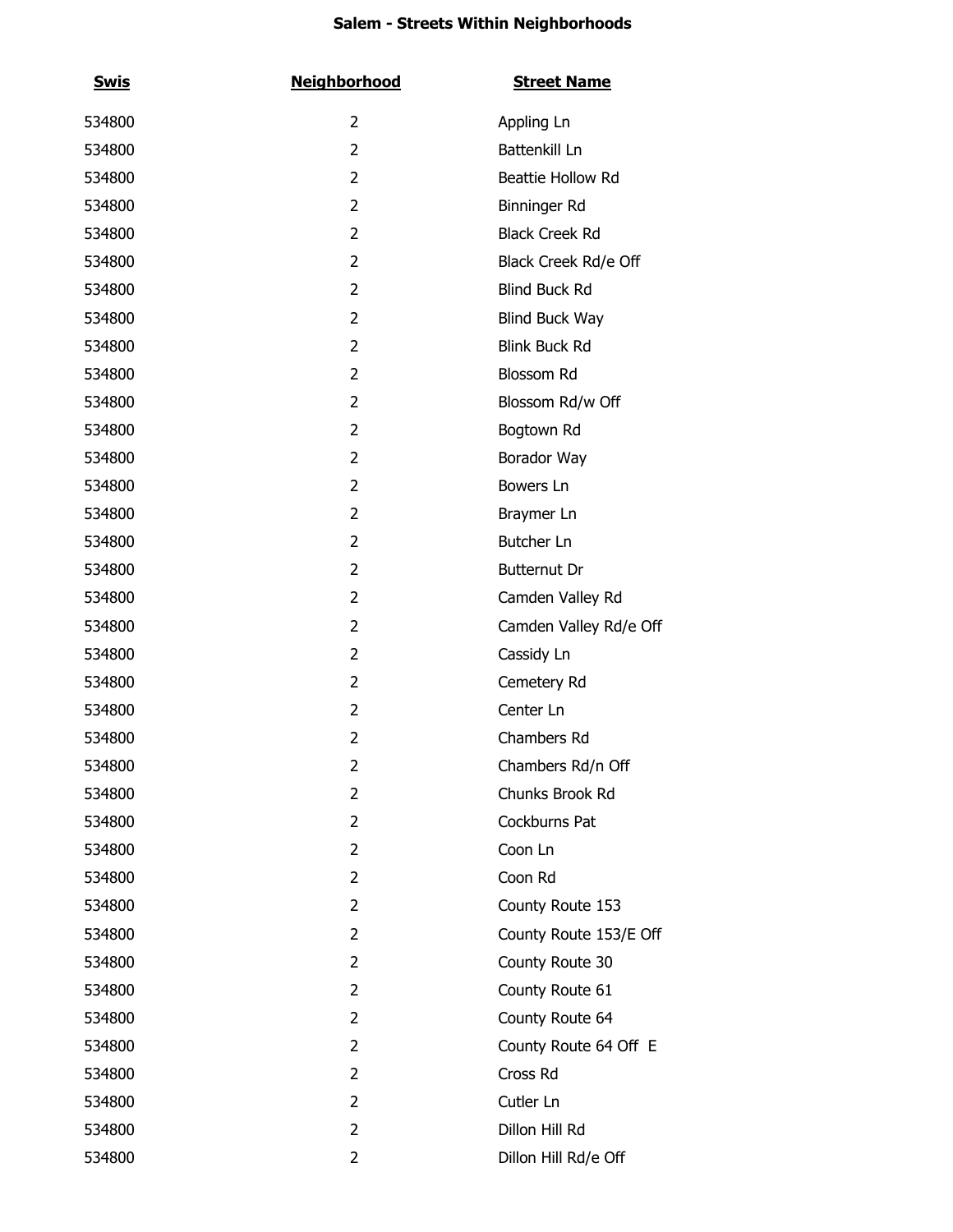| <b>Swis</b> | <b>Neighborhood</b> | <b>Street Name</b>     |
|-------------|---------------------|------------------------|
| 534800      | $\overline{2}$      | Dillon Hill Rd/w Off   |
| 534800      | $\overline{2}$      | Dunnigan Rd            |
| 534800      | 2                   | Eagleville Rd          |
| 534800      | 2                   | East High St           |
| 534800      | 2                   | Fleming Ln             |
| 534800      | 2                   | Fleming Ln E/off       |
| 534800      | 2                   | Fleming Ln Off S       |
| 534800      | 2                   | Fleming Ln w/off       |
| 534800      | 2                   | Foster Ln              |
| 534800      | 2                   | Gillis Hill Ln         |
| 534800      | 2                   | Hanks Rd               |
| 534800      | 2                   | Hart Hill Ln           |
| 534800      | 2                   | Hickory Hill Rd        |
| 534800      | 2                   | Joe Bean Rd            |
| 534800      | 2                   | Juniper Swamp Rd       |
| 534800      | 2                   | Juniper Swamp Rd/e Off |
| 534800      | 2                   | Kaufmann Ln            |
| 534800      | 2                   | Keys Ln                |
| 534800      | 2                   | Kings Way              |
| 534800      | 2                   | Little Ln              |
| 534800      | 2                   | Mahaffy Ln             |
| 534800      | 2                   | Main St                |
| 534800      | $\overline{2}$      | Mcdougal Lake Rd       |
| 534800      | $\overline{2}$      | McKeighan Ln           |
| 534800      | 2                   | Mckinney Rd            |
| 534800      | 2                   | Moon Hill Ln           |
| 534800      | 2                   | Mountain View Way      |
| 534800      | 2                   | Newman Rd              |
| 534800      | 2                   | Old County Ln          |
| 534800      | 2                   | Old State Rd           |
| 534800      | 2                   | Ole Hickory Hill Way   |
| 534800      | 2                   | Parqui Ln              |
| 534800      | 2                   | Perry Hill Rd          |
| 534800      | 2                   | Pine Ln                |
| 534800      | 2                   | Pitts Hill Ln          |
| 534800      | 2                   | Priest Rd              |
| 534800      | 2                   | Public Service-Town    |
| 534800      | 2                   | Quarry Rd              |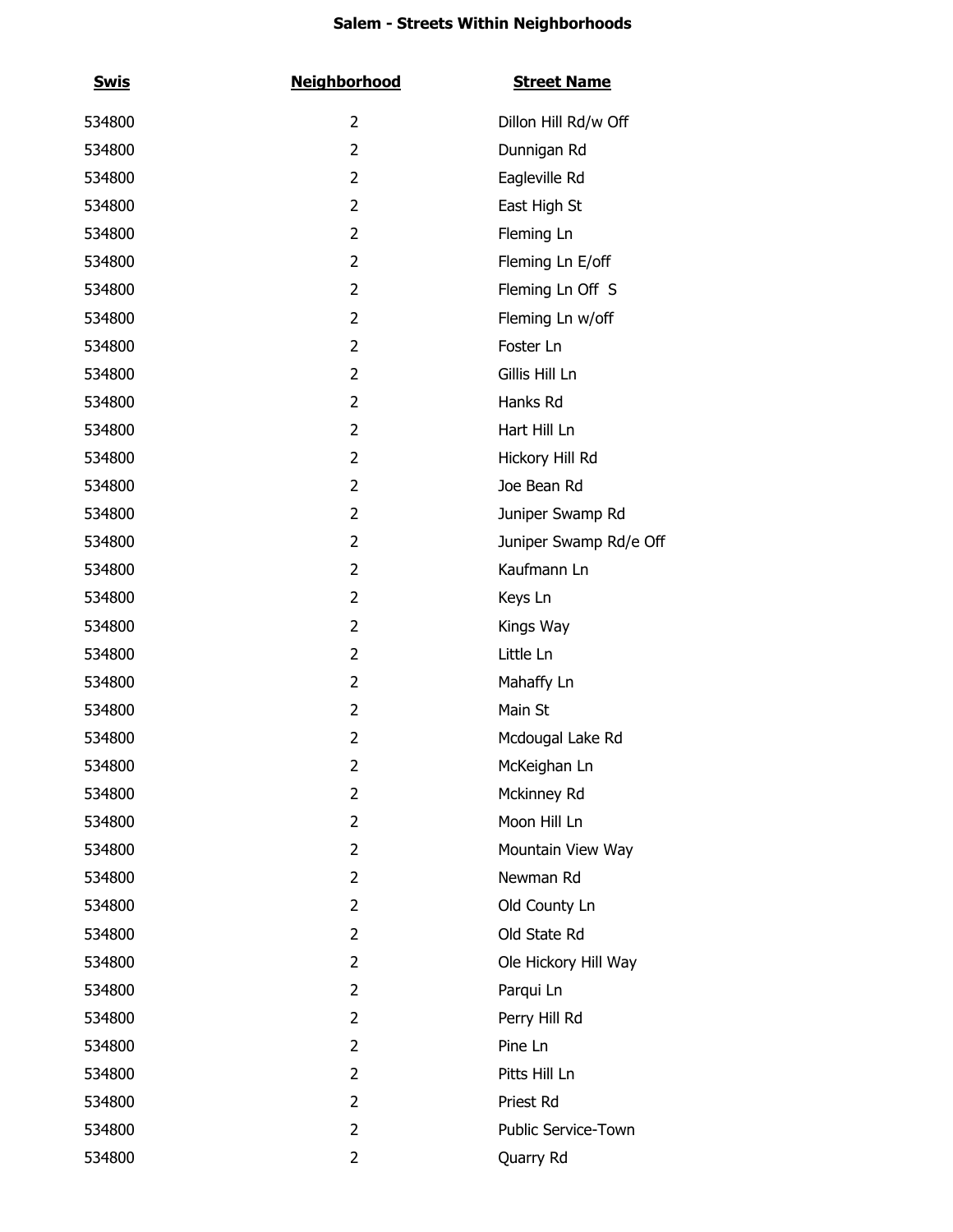| <b>Swis</b> | <b>Neighborhood</b> | <b>Street Name</b>   |
|-------------|---------------------|----------------------|
| 534800      | 2                   | Quarry W/Off Rd      |
| 534800      | 2                   | Rexleigh Rd          |
| 534800      | 2                   | Rexleigh Rd/e Off    |
| 534800      | 2                   | Rexleigh Rd/w Off    |
| 534800      | 2                   | Rich Rd              |
| 534800      | 2                   | Riley Hill Rd        |
| 534800      | 2                   | Roberson Rd          |
| 534800      | 2                   | School House Rd      |
| 534800      | 2                   | Scott Lake Rd        |
| 534800      | 2                   | Sky Parlor Way       |
| 534800      | 2                   | Smith Rd             |
| 534800      | 2                   | South Main St        |
| 534800      | 2                   | Sportsman Way        |
| 534800      | 2                   | State Route 22       |
| 534800      | 2                   | State Route 22/N Off |
| 534800      | 2                   | State Route 22/S Off |
| 534800      | 2                   | State Route 29       |
| 534800      | 2                   | State Route 29/S Off |
| 534800      | 2                   | State Route 313      |
| 534800      | 2                   | Steele Rd            |
| 534800      | 2                   | Tug Hollow Ln        |
| 534800      | 2                   | Tug Hollow Ln/e Off  |
| 534800      | $\overline{2}$      | <b>Turners Pat</b>   |
| 534800      | 2                   | Vouri Ln             |
| 534800      | 2                   | Vouri Ln N/off       |
| 534800      | 2                   | Wilson Ln            |
| 534800      | 2                   | Wilson Ln/s Off      |
| 534800      | 2                   | Woodcock Ln          |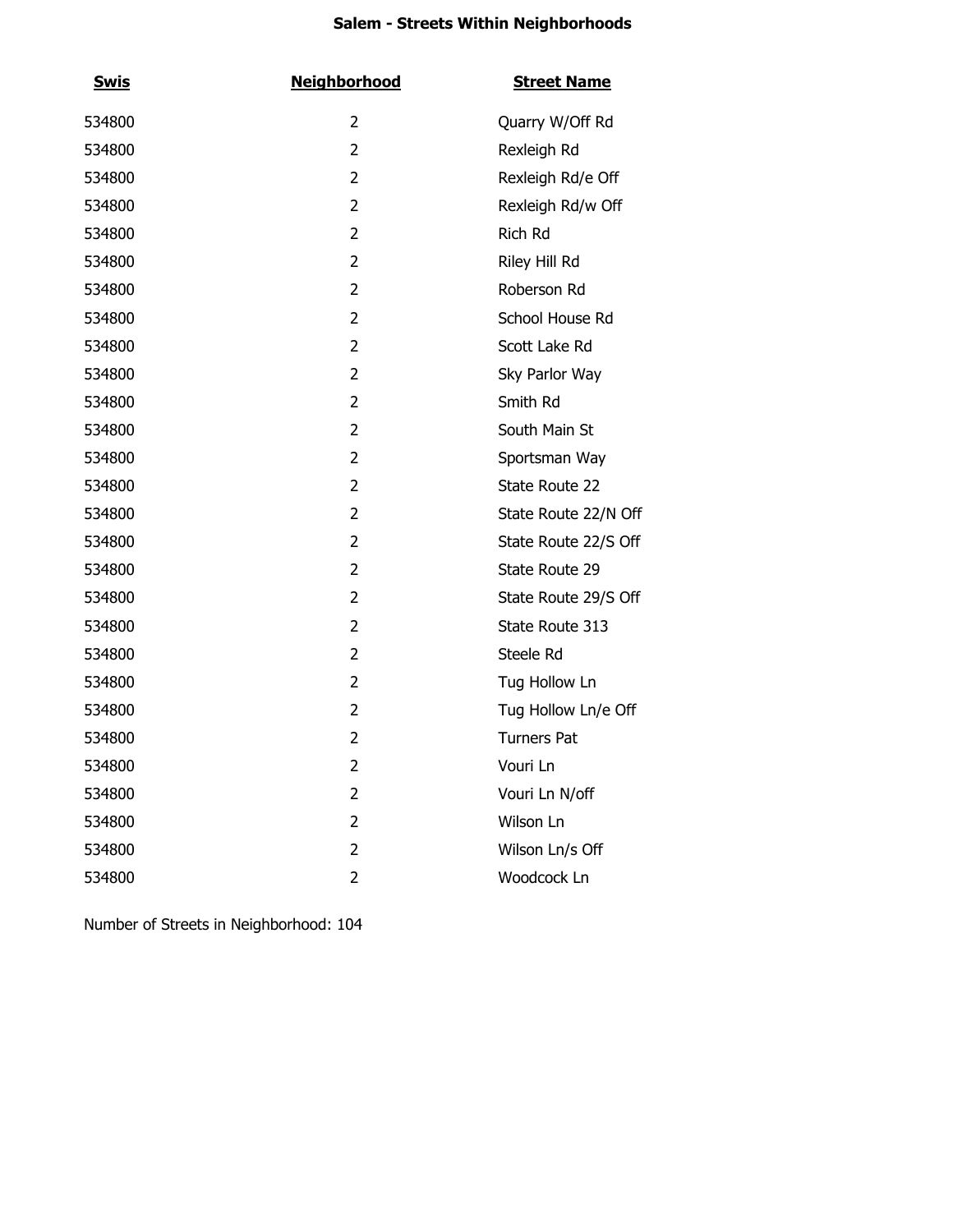| <b>Swis</b> | <b>Neighborhood</b> | <b>Street Name</b> |
|-------------|---------------------|--------------------|
| 534800      | 3                   | Adam Ln            |
| 534800      | 3                   | County Route 61    |
| 534800      | 3                   | County Route 64    |
| 534800      | 3                   | County Route 64A   |
| 534800      | 3                   | Moon Hill Ln       |
| 534800      | 3                   | Newman Rd          |
| 534800      | 3                   | Perry Hill Rd      |
| 534800      | 3                   | Railroad Ave       |
| 534800      | 3                   | Railroad Way       |
| 534800      | 3                   | School House Rd    |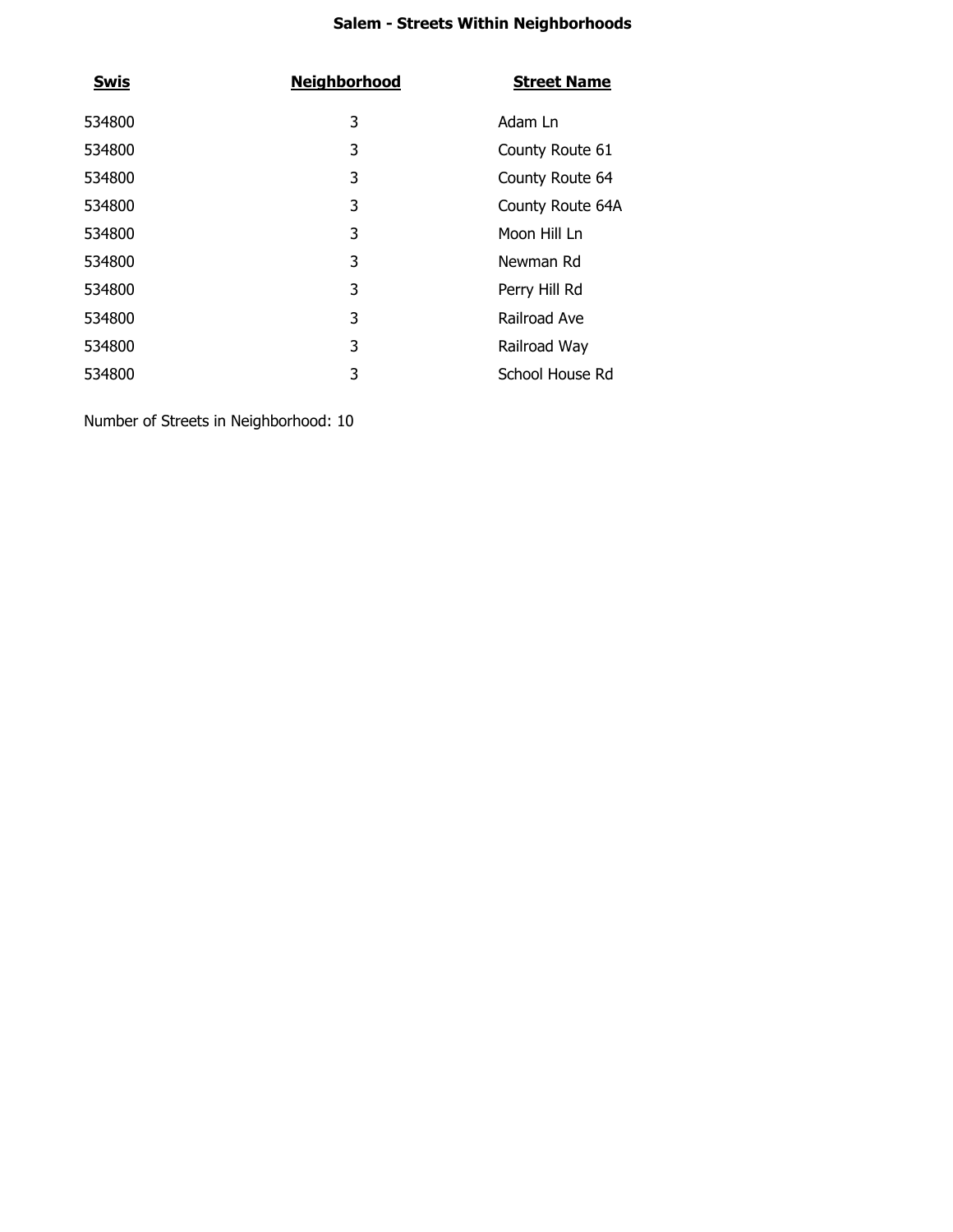| <u>Swis</u> | <b>Neighborhood</b> | <b>Street Name</b> |
|-------------|---------------------|--------------------|
| 534800      |                     | Scott Lake Rd      |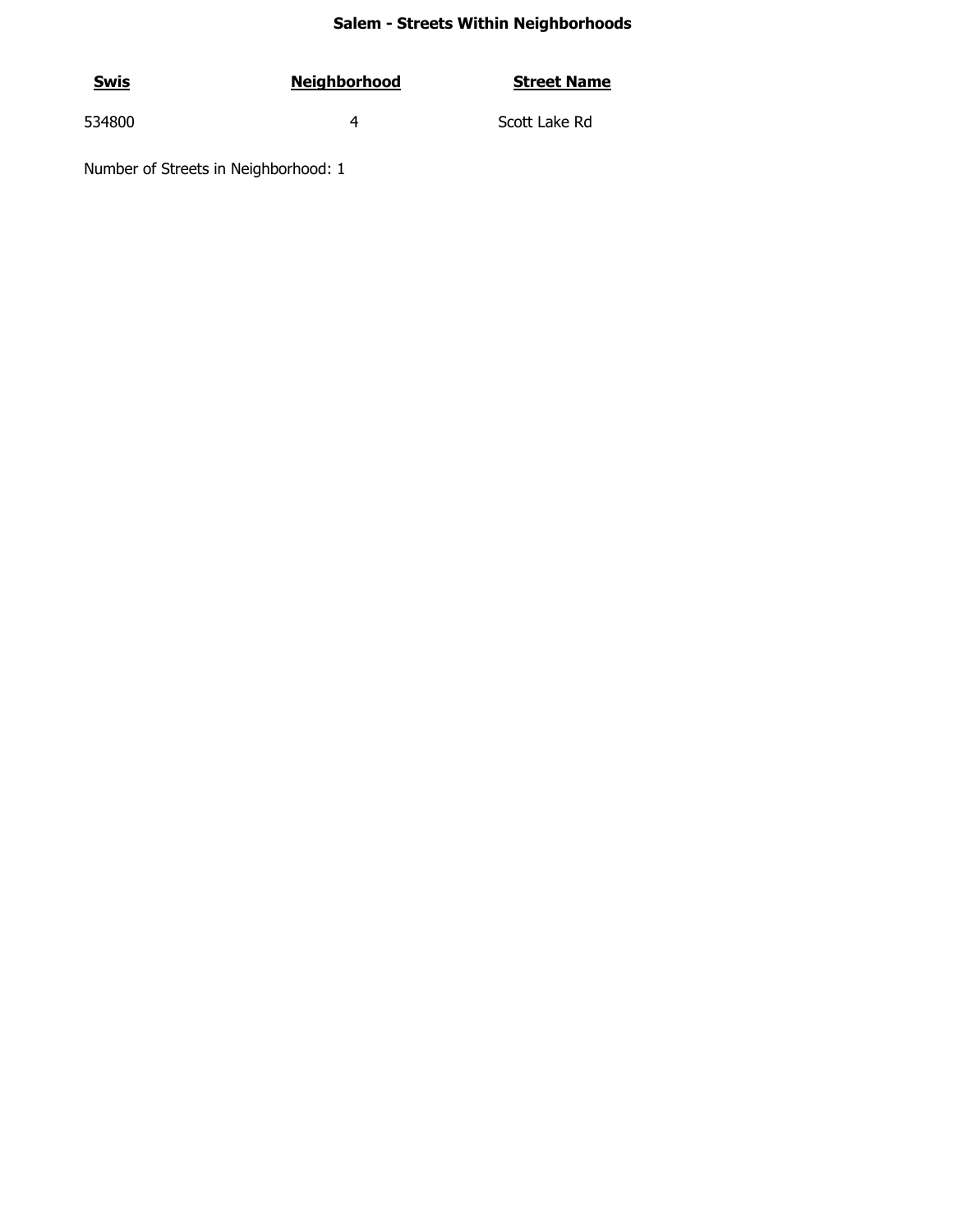| <u>Swis</u> | <b>Neighborhood</b> | <b>Street Name</b>         |
|-------------|---------------------|----------------------------|
| 534800      | 5                   | Battenkill Grove Way       |
| 534800      | 5                   | Binninger Rd               |
| 534800      | 5                   | Camden Valley Rd           |
| 534800      | 5                   | County Route 61            |
| 534800      | 5                   | County Route 64            |
| 534800      | 5                   | County Route 64 Off W      |
| 534800      | 5                   | County Route 64A           |
| 534800      | 5                   | Eagleville Rd              |
| 534800      | 5                   | Hickory Hill Rd            |
| 534800      | 5                   | Pine Ln                    |
| 534800      | 5                   | <b>Public Service-Town</b> |
| 534800      | 5                   | Rexleigh Rd                |
| 534800      | 5                   | <b>River Way</b>           |
| 534800      | 5                   | Roberson Rd                |
| 534800      | 5                   | State Route 22             |
| 534800      | 5                   | State Route 22/W Off       |
| 534800      | 5                   | State Route 313            |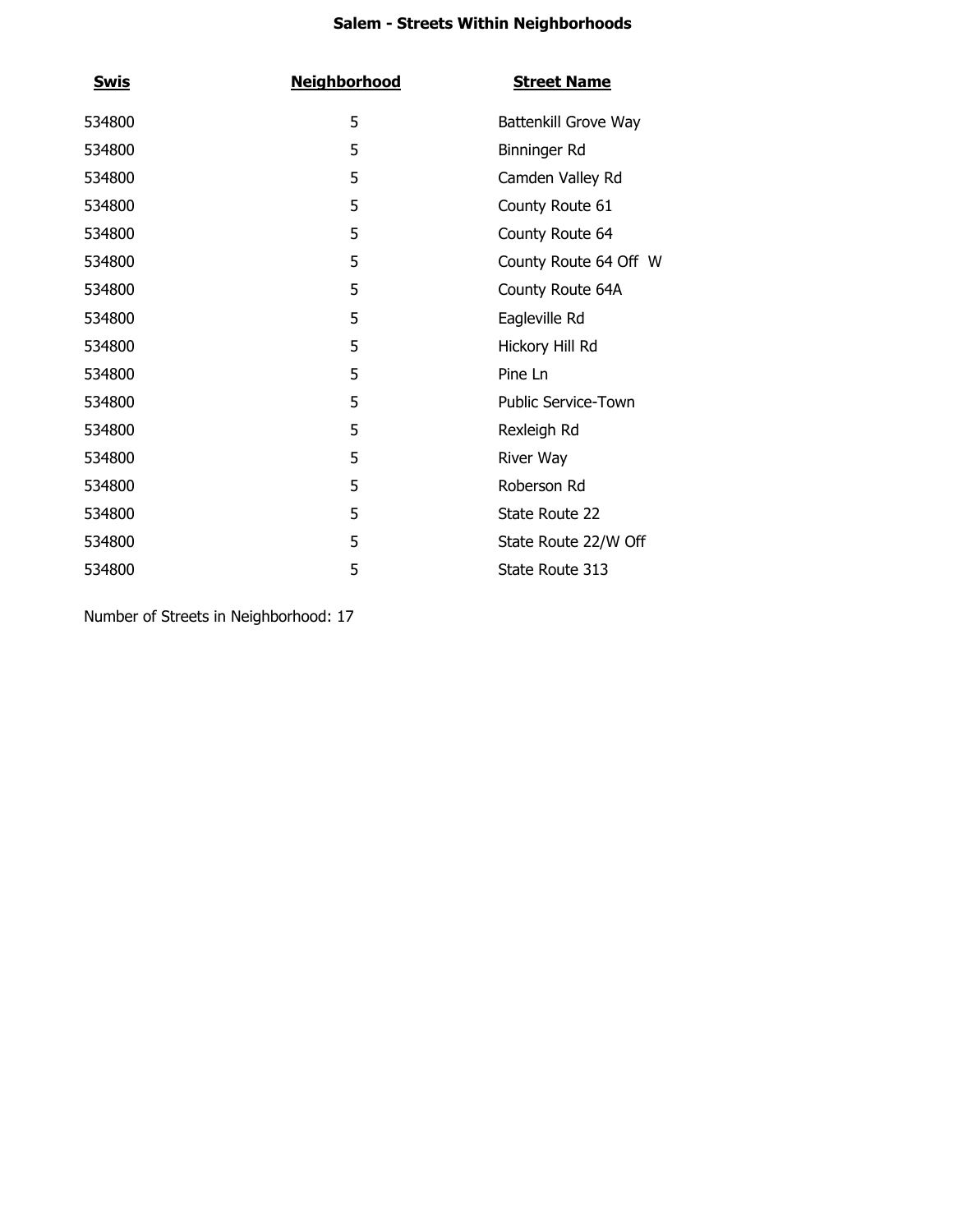| <b>Swis</b> | <b>Neighborhood</b> | <b>Street Name</b>     |
|-------------|---------------------|------------------------|
| 534800      | 6                   | Adam Ln                |
| 534800      | 6                   | Archibald St           |
| 534800      | 6                   | Binninger Rd           |
| 534800      | 6                   | <b>Black Creek Rd</b>  |
| 534800      | 6                   | <b>Blanchard St</b>    |
| 534800      | 6                   | Brook Ln               |
| 534800      | 6                   | Butternut Dr           |
| 534800      | 6                   | Camden Valley Rd       |
| 534800      | 6                   | Catholic Church Ln     |
| 534800      | 6                   | Cato St                |
| 534800      | 6                   | Cemetery Rd            |
| 534800      | 6                   | Cemetery Rd Off N      |
| 534800      | 6                   | Chunks Brook Rd        |
| 534800      | 6                   | County Route 153       |
| 534800      | 6                   | County Route 30        |
| 534800      | 6                   | County Route 61        |
| 534800      | 6                   | County Route 64        |
| 534800      | 6                   | County Route 64A       |
| 534800      | 6                   | East Broadway          |
| 534800      | 6                   | East High St           |
| 534800      | 6                   | Hickory Hill Rd        |
| 534800      | 6                   | Main St                |
| 534800      | 6                   | Main St/e Off          |
| 534800      | 6                   | North Main St          |
| 534800      | 6                   | Old County Ln          |
| 534800      | 6                   | Ole Hickory Hill Way   |
| 534800      | 6                   | Park Pl                |
| 534800      | 6                   | Public Service-Town    |
| 534800      | 6                   | Public Service-Village |
| 534800      | 6                   | Quarry Rd              |
| 534800      | 6                   | Railroad St            |
| 534800      | 6                   | Rexleigh Rd            |
| 534800      | 6                   | Riley Hill Rd          |
| 534800      | 6                   | Smith Rd               |
| 534800      | 6                   | South Main St          |
| 534800      | 6                   | special franchise      |
| 534800      | 6                   | Special Franchise Town |
| 534800      | 6                   | Special Franchise-Town |